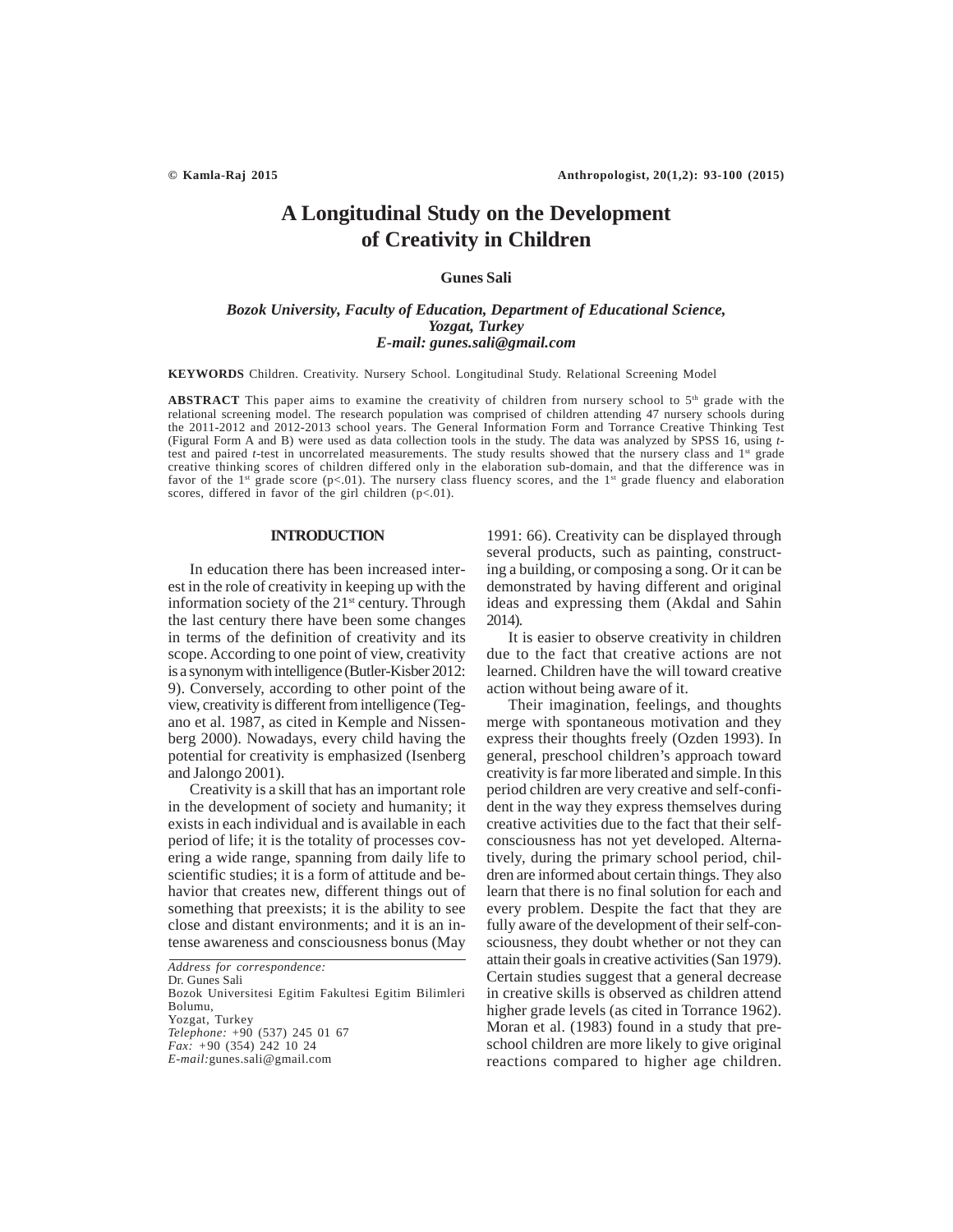These findings indicate that children, who spend a great deal of time with formal school courses, are affected by limited restrictive programs that do not allow original thinking. Then again, preschool children have not yet encountered formal school courses determined by strict rules (Isenberg and Jalongo 2006).

Creative skills are observed more readily in little children. Nevertheless, creative thinking may fade away when it is not reinforced or obstructed by such interpretations as "do it right, and don't be stupid," or "how could you do it that way?" (Fyle 1985). Together with the introduction of standard procedures, children begin to face challenges. A tension emerges between natural creativity and standards, followed by children's tendency to deviate from such procedures, and, in return, teacher's interventions. A good example of this is the corrective action of teachers as early as the preschool years aiming to normalize the unusual color, shape, or subject selection of children. Therefore, teachers' creativity would play an important role in preserving the natural creativity of children (Trnova and Trna 2014). Torrance (1965) argued that creativity could be learned. He underscored that creativity should not be left up to chance beginning from birth and that creative potential should be steered. To him, if this energy is not well steered and supported it may be channeled into a dangerous direction (as cited in Argun 2012). School systems should employ and mobilize resources for creativity that can be valued and developed. As a matter of fact, vast documentation throughout the world intending to be an assessment and/or reformation of the current education methodology underscore the importance of creativity (Chien and Hui 2010). As for rebuilding the classroom setting as a venue for improving the creativity of students, educators should consider the fact that individual and social factors need to be focused on to allow students to express and develop creativity (Beghetto and Kaufman 2014). Therefore, families and schools should assume an important role. In cases where children are steered without being restricted, creative individuals who are able to express themselves are raised.

An overview of previous studies suggests that, despite the acceptance that creative thinking is an inherited skill, creativity is also a skill that can be learned and that individuals with such skills can improve creativity provided appropriate programs are developed and appropriate environments are created (Karakus 2001). The preschool period and the first years of primary education are especially suitable periods for children with a certain creativity potential, where they can develop and use this potential (Bessis-Jaqui 1973). Knowing the creativity levels by the developmental periods of children may facilitate the development of appropriate programs. A literature review revealed that there were studies conducted on creativity by different age groups both in Turkey and abroad. For instance, the effect of creative drama on male adolescents' conflict resolution skills based group guidance (Yavuzer 2012), and the inter-creative course model proposal: teaching-learning design in secondary schools of the Turkish Republic of Northern Cyprus (TRNC) (Ulas-Dagli et al. 2013). The following studies focused on children in secondary education: the creativity of children with different socio-economic backgrounds attending the last grade of secondary school (Aral 1992), the creativity level of children aged 12-14 by age and sex (Oncu 2003), creative thinking levels of 6<sup>th</sup> grade primary school students (Ersoy and Baser 2009), and the creativity of children from 3<sup>rd</sup> to 5<sup>th</sup> grades (Alacapinar 2013). Other relevant studies investigated the creativity and personality structure of children aged 7–11 years (Oncu 1989), the creativity level of preschool children aged 5-6 years by cognitive tempo (Ceylan 2008), the influence of common psychometric indicators of creativity (for example, openness, ideational fluency, ideational originality, and intelligence) on everyday creative activities and actual creative achievement (Jauk et al. 2014), and creative personality in women via a longitudinal study (Helson 1999). In a longitudinal study, beginning from  $4<sup>th</sup>$  grade to  $9<sup>th</sup>$  grade, to investigate students' tendency of creativity development in terms of ages, there is a significant relationship between students' diverging emotions and grade level with creativity. In a longitudinal study Russ et al. (1999) investigated if young children' emotions and engagement in fantasy play is predictive of creativity. The result of the study revealed that pretend play is effective and significantly predictive of divergent thinking. It also found that although there is a slight increase in divergent thinking scores of the students' in  $4<sup>th</sup>$  and  $9<sup>th</sup>$  grades, there is no significant increase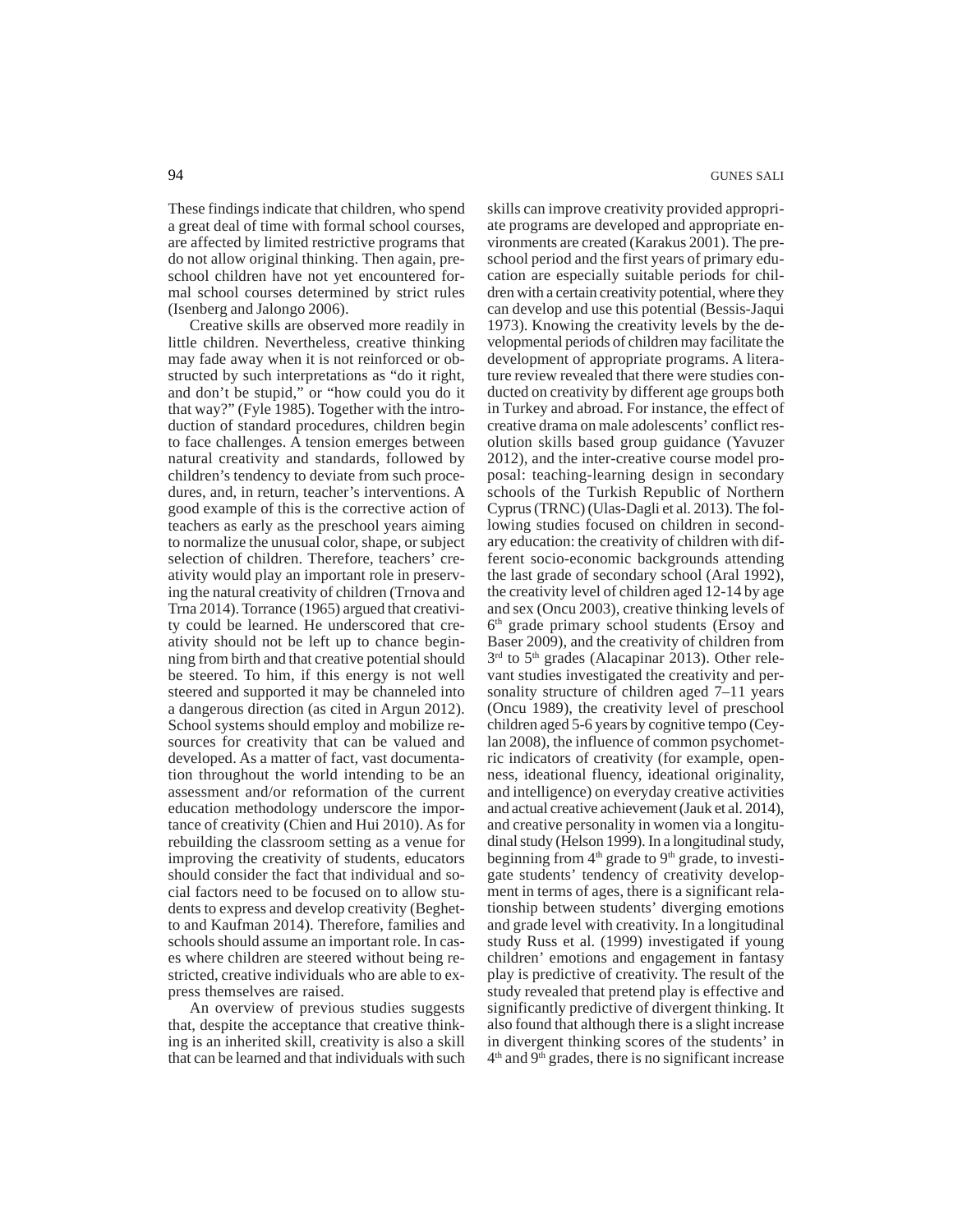in students' score at  $4<sup>th</sup>$  and  $6<sup>th</sup>$  grade, and  $6<sup>th</sup>$  and 9<sup>th</sup> grades.

There are no studies that focus on a longitudinal examination of creativity in children beginning from the preschool period. Accordingly, this study aims to monitor the development of creativity in children beginning from nursery school to 5<sup>th</sup> grade. Taken into consideration was that the findings of this longitudinal study might contribute in the development of activities and programs that comply with the developmental needs that enable improving and supporting the creativity of children.

# **METHOD**

#### **Research Model**

The survey model, a descriptive method, was used in this study, which aimed to examine the creativity of children from nursery school to  $5<sup>th</sup>$ grade. Surveys collect data at a particular point in time to describe the nature of existing conditions, or to identify standards against which existing conditions can be compared, or to determine relationships that exist between specific events (Cohen et al. 2005: 170). This study is longitudinal. This type of study involves repeated measurement of the same research variables over long periods. Replies to the below questions were sought in line with the aim of the study:

1. Do the nursery class and  $1<sup>st</sup>$  grade creativity scores of the children enrolled in the study differ from each other?

2. Do the nursery class creativity scores of the children enrolled in the study differ by sex?

3. Do the  $1<sup>st</sup>$  grade creativity scores of the children enrolled in the study differ by sex?

#### **Research Population and Sample**

The research population was comprised of 900 children attending 47 nursery schools in the primary schools during the 2011-2012 school year. The participants of the study consisted of 201 children selected randomly from these schools. Approximately 2 girls and 2 boys were selected in each school. The study population was comprised of 201 children randomly picked from the aforementioned nursery classes. However, when the children started  $1<sup>st</sup>$  grade in the 2012-2013 school year a certain part of the population (n=201) could not be reached for various reasons (such as moving out of the city, unwillingness to take part in the study, habitual absence, and death, etc.) and the population volume decreased to 160 participants in the  $1<sup>st</sup>$  grade. Therefore, the analyses were performed on the data of 160 participants collected via data collection tools. The research was planned to examine the creativity of children from nursery class to 5th grade, and this study covers the first twoyear period (2011-2012 and 2012-2013 school years) of the research. The follow-up data for the research will be collected in May during the 2013-2014 school year and the subsequent school years.

# **Data Collection Instrument and Procedure**

The General Information Form and Torrance Creative Thinking Test (Figural Form A and Form B) were used as data collection tools in the study.

### *General Information Form*

Developed by the researcher, the form was used to determine the demographic characteristics of children enrolled in the study.

# *Torrance Creative Thinking Scale Figural Form A and B*

Developed by Torrance in 1966, the test is composed of two sections: verbal and figural. Each of the verbal and figural sections have two forms, A and B. The sub-tests included in the verbal and figural sections of the Torrance Test of Creative Thinking aim to bring out plenty of rare ideas that require creative power for problem solving in as many different areas as possible. Creativity in the figural test is evaluated by the following sub-dimensions: fluency, originality, abstractness of titles, elaboration, and resistance to premature closure. The Figural Form A has three subtests, including picture construction, picture completion, and parallel lines.

# *Picture Construction*

Participants are asked to change a geometric shape to form a new shape, then to construct a story with regard to the shape and name it.

#### *Picture Completion*

Children are asked to give a new shape to 10 half-drawn figures and to name them.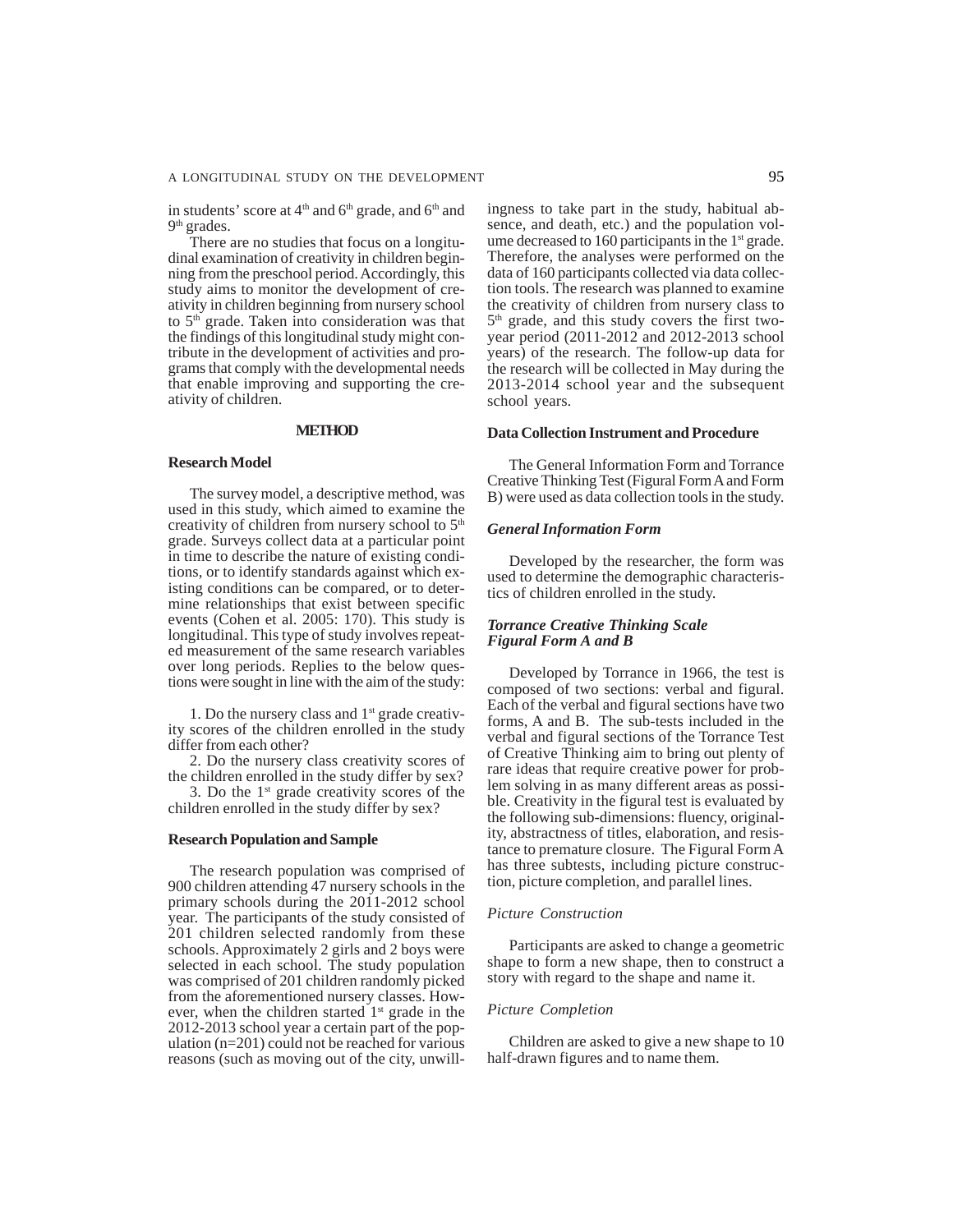#### *Parallel Lines*

Tests different responses to the same kind of stimuli. The participants are asked to form new shapes out of 30 parallel lines and to name them.

Form B of the scale has three subtests, including picture construction, picture completion, and circles.

#### *Picture Construction*

Participants are asked to change a geometric shape to form a new shape, and then to construct a story with regard to the shape and to name it.

#### *Picture Completion*

Children are asked to give a new shape to 10 half-drawn figures and to name them.

#### *Circles*

Tests different responses to the same kind of stimuli. The participants are asked to form new shapes out of 42 circles and to name them.

Two measures, namely norm-referenced measures and criterion-referenced measures, are taken into consideration during the evaluation of the test. The norm-referenced measures are fluency, originality, abstractness of titles, elaboration, and resistance to premature closure. The fluency score is calculated as based on results obtained from the picture completion and parallel lines test; the originality score is based on picture construction, picture completion, and parallel lines tests; the abstractness of titles score is based on picture construction and picture completion tests; the elaboration score is based on picture construction, picture completion, and parallel lines tests; and the resistance to premature closure is based on the picture completion test. The criterion-referenced measures are examined in 13 domains. Each of the three tests are evaluated in the sub-domains of emotional expressiveness, storytelling articulateness, movement or action, expressiveness of titles, synthesis of incomplete figures, synthesis of lines, unusual visualization, internal visualization, extending or breaking boundaries, humor, richness of imagery, colorfulness of imagery, and fantasy.

As a result of the evaluation of the Torrance Test of Creative Thinking (Figural Form A or B),

96 GUNES SALI

a score for the Checklist of Creative Strengths is obtained considering the criteria therein along with the scores obtained from the fluency, originality, abstractness of titles, elaboration, and resistance to premature closure domains. The total creativity score is calculated by the addition of the total criterion-referenced scores from the Checklist of Creative Strengths to the mean score the child obtained in five domains (Aslan 2001).

The verbal and figural sections of the Torrance Test of Creative Thinking, as developed by Torrance in 1966, were adapted into Turkish by Aslan (2001) and the validity and reliability of the translation of the test, the adaptation of the test items to Turkish, and the Turkish version, were studied. The correlation between the English and Turkish versions of the test was found to be highly significant in terms of total figural creativity (r=0.59). The internal consistency analysis results were between  $r= 0.38$  and  $r=0.89$ . According to the Cronbach alpha value, the lowest score for the preschool group was .50 and the highest internal consistency coefficient was .71. Within the scope of validity studies, internal validity and external validity studies were conducted. Under the title of criterion validity, the adjective list, Wechsler Adult Intelligence Test, and Wonderlic Personnel Test (General Ability Test) were used, and as a result of the analyses it was seen that the test was reliable for all age groups and score types (Aslan 2001). The test was studied again for reliability in the scope of this study. The confidence coefficient (Alpha) of the fluency sub-domain of the Torrance Creative Thinking Scale Form A was 0.727, and that of originality was 0.725, abstractness of titles was 0.826, elaboration was 0.826, and resistance to premature closure was 0.677. It can be asserted that the Torrance Creative Thinking Scale Form A is a reliable data collection tool.

# **Process and Administration**

Necessary permission was obtained from the Provincial Directorate of National Education of Yozgat Provincial Governor's Office. The first phase of the administration was realized during the 2011-2012 school year at 23 primary schools under the Ministry of National Education located in Yozgat city center. Before the onset of the study the researcher provided general information to school administrators and teachers about the aim and conduct of the study. The General Information Form for the children included in the survey was filled in by the surveyor with the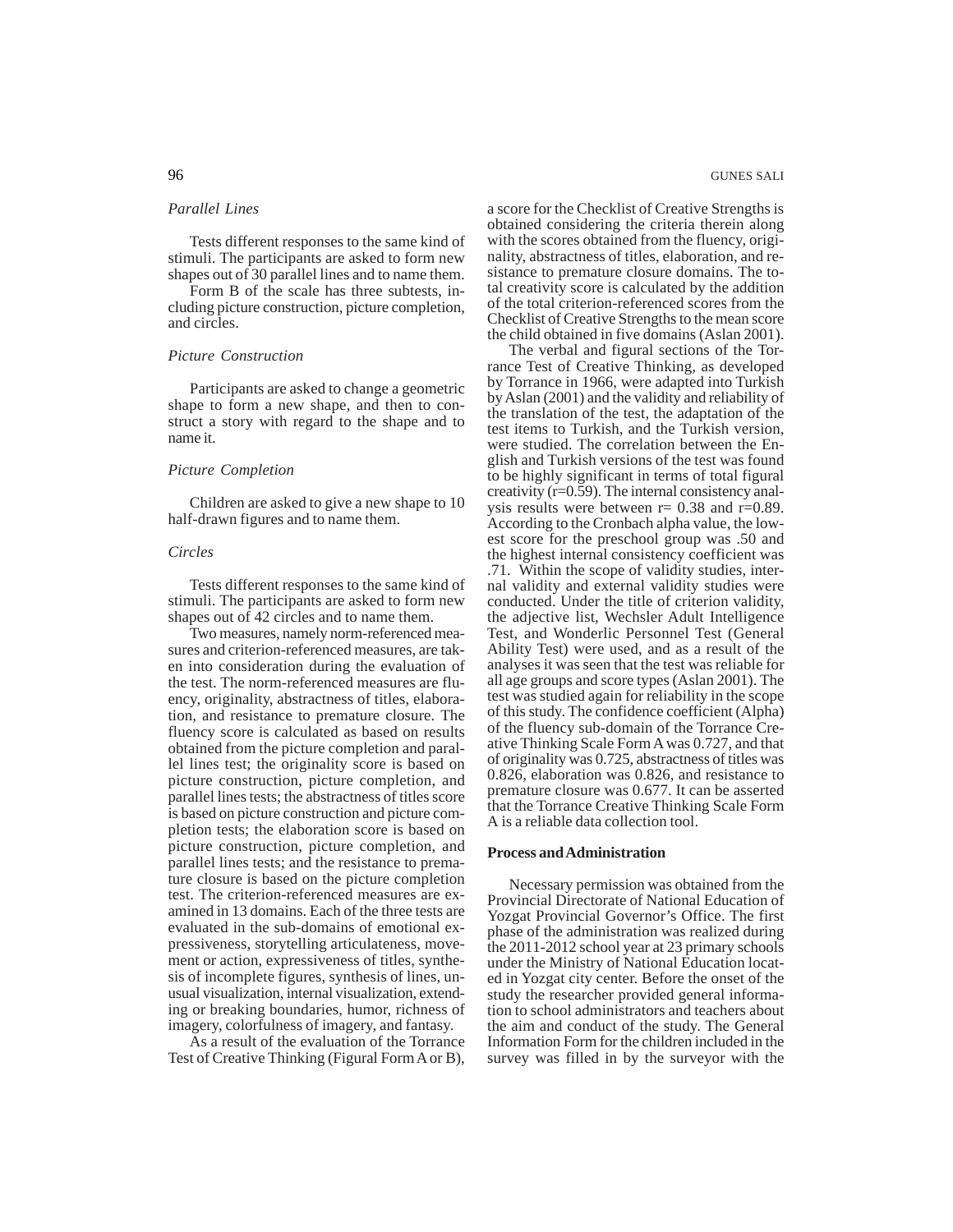assistance of the teacher. The Torrance Creative Thinking Test (Figural Form A) *(picture construction, picture completion, and parallel lines)* was applied individually to children at nursery school. The administration was realized in a calm environment out of the class, so that the children were not affected by noise or friends. When the children moved on to the 1st grade (2012-2013), the Torrance Creative Thinking Test (Figural Form B) *(picture construction, picture completion, and circles)* was administered in small groups, again in a calm environment out of the class. During the group administration, due care was shown to prevent the children from being influenced by the drawings of each other. The children were given ten minutes after the explanations for each application. (The activity for each subtest was limited to ten minutes, and the children completed the activities in ten minute durations). Because the children were not able to read or write (in nursery class), upon completion of the test the administrators helped them with writing down on the test page what they thought about their drawings and the names they gave them. Literate children did the same by themselves. Subsequently, the test materials were collected. Application of the test took approximately forty-five to fifty minutes, including the time allocated for explanatory remarks for each session.

#### **Data Analysis**

The data was analyzed by SPSS 16, using *t*test and paired t-test in uncorrelated measurements (Buyukozturk 2007).

#### **FINDINGS**

The data and analysis results pertaining to the data collected in the first two-year period covering the 2011-2012 and 2012-2103 school years are provided below in the scope of the study, which aimed to examine whether the creativity of children differed by grade levels and sex, from nursery class to 5<sup>th</sup> grade.

A review of Table 1 indicates that the nursery class and 1st grade creative thinking scores of children differed only in the elaboration subdomain ( $t_{(159)}$ =-4.883, p<.05), and that the difference was in favor of the  $1<sup>st</sup>$  grade score (p<.05). No significant difference was observed in the fluency ( $t_{(159)} = .654$ , p>.05), originality ( $t_{(159)} = 1.111$ , p>.05), abstractness of titles  $(t_{(159)} = .463, p>0.05)$ , and resistance to premature closure  $(t_{(159)} = .879)$ , p>.05) sub-domain scores and in the total creativity score  $(t_{(159)}=1.268, p>0.01)$ . However, the mean nursery class-fluency (X=20.28), originality ( $\overline{X}$ =16.22), abstractness of titles ( $\overline{X}$ =1.18), resistance to premature closure ( $\bar{X}$ =9.38), and total creativity ( $\bar{X}$ =16.10) scores were higher than the mean 1<sup>st</sup> grade fluency ( $\overline{X}$ =19.76), originality  $(X=15.32)$ , abstractness of titles  $(X=1.09)$ , and resistance to premature closure  $(=9.00)$  scores and mean total creativity  $(\overline{X}=15.42)$  score.

The nursery class fluency scores of children  $(t_{(158)} = 2.613, p < .05)$  differed by sex in favor of girls. No significant difference was found in the originality ( $t_{(158)}$  = .977, p>.05), abstractness of titles (t<sub>(158)</sub> = -.756, p>.05), elaboration (t<sub>(158)</sub> = 1.729, p>.05), and resistance to premature closure  $(t_{(158)}$ = .221, p>.05) sub-domain scores of creativity and

**Table 1: t-test results of children enrolled in the study by nursery class and 1st grade creativity scores**

| Creativity                         | Grade         | $\boldsymbol{n}$ | $\boldsymbol{x}$ | SS    | Sd  | T        | $\boldsymbol{p}$ |
|------------------------------------|---------------|------------------|------------------|-------|-----|----------|------------------|
| Fluency                            | Nursery class | 160              | 20.28            | 10.05 | 159 | .654     | .514             |
|                                    | 1st Grade     | 160              | 19.76            | 7.25  |     |          |                  |
| Originality                        | Nursery class | 160              | 16.22            | 9.54  | 159 | 1.111    | .268             |
|                                    | 1st Grade     | 160              | 15.32            | 7.62  |     |          |                  |
| Abstractness of Titles             | Nursery class | 160              | 1.18             | 1.91  | 159 | .463     | .644             |
|                                    | 1st Grade     | 160              | 1.09             | 1.96  |     |          |                  |
| Elaboration                        | Nursery class | 160              | 6.95             | 2.94  | 159 | $-4.883$ | $.000*$          |
|                                    | 1st Grade     | 160              | 8.34             | 2.98  |     |          |                  |
| Resistance to Premature<br>Closure | Nursery class | 160              | 9.38             | 4.47  | 159 | .879     | .381             |
|                                    | 1st Grade     | 160              | 9.00             | 3.82  |     |          |                  |
| Total                              | Nursery class | 160              | 16.10            | 6.71  | 159 | 1.268    | .207             |
|                                    | 1st Grade     | 160              | 15.42            | 5.49  |     |          |                  |

 $*$  p<.001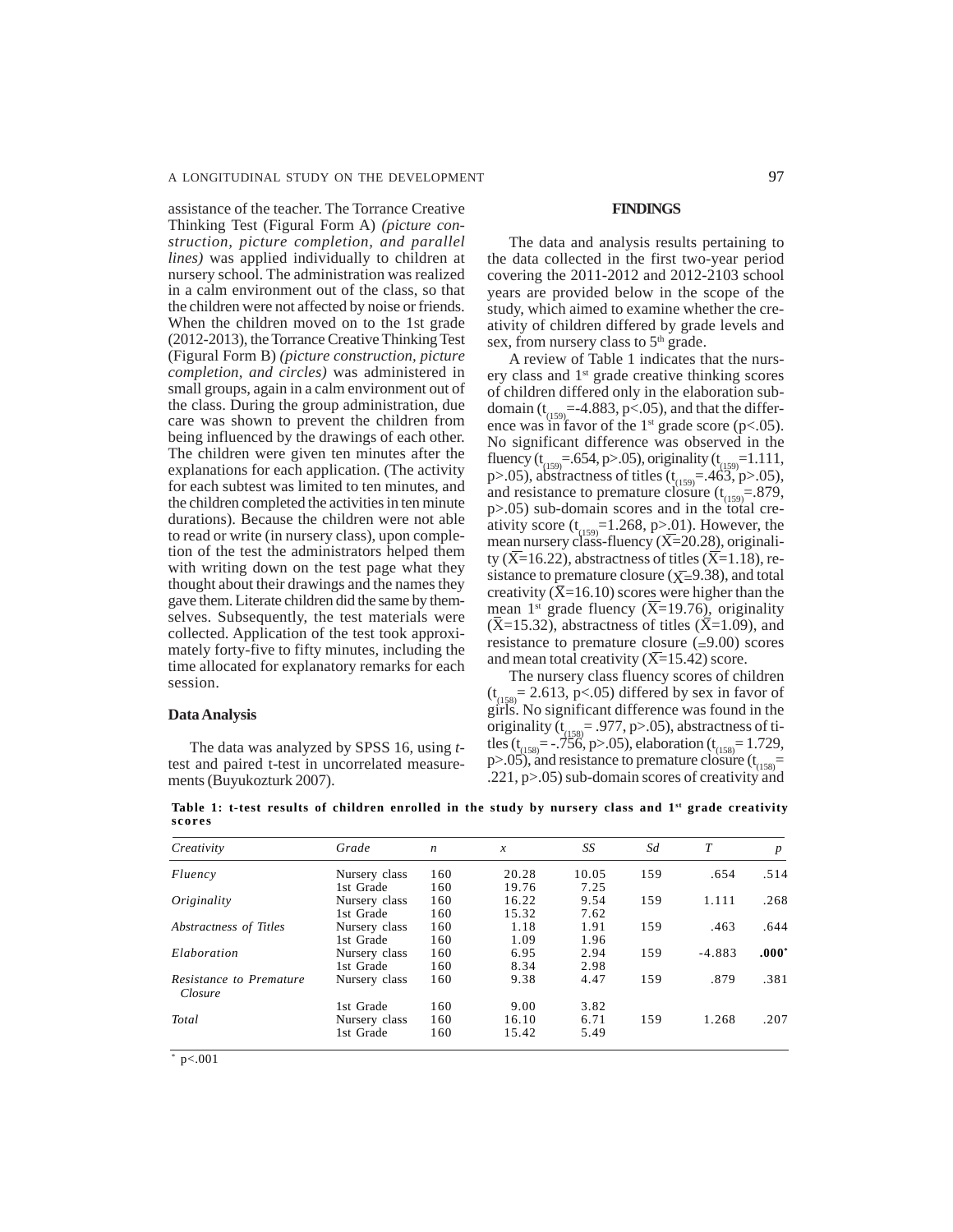in the total creativity score  $(t<sub>(158)</sub> = 1.212, p>0.05)$ (Table 2).

The 1<sup>st</sup> grade fluency  $(t_{(158)} = 2.613, p < .05)$  and elaboration ( $t_{(158)}$  = 2.020, p<.05) scores of children enrolled in the study differed by sex in favor of girls. No significant difference was observed in the originality  $(t_{(158)} = 1.124, p > .05)$ , abstractness of titles ( $t_{(158)} = .337$ , p>.05), and resistance to premature closure  $(t_{(158)} = .744, p > .05)$ sub-domain scores of creativity and in the total creativity score ( $t_{(158)}$ = 1.493, p>.05) (Table 3).

# **DISCUSSION**

Nursery class and 1<sup>st</sup> grade creative thinking scores of children differed only in the elaboration sub-domain, and that difference was in favor of the 1<sup>st</sup> grade score. No significant difference was found in the fluency, originality, abstractness of titles, and resistance to premature closure sub-domain scores of creativity or in the

total creativity score. However, the mean nursery class fluency, originality, abstractness of titles, resistance to premature closure, and total creativity scores of children were higher than the mean  $1<sup>st</sup>$  grade fluency, originality, abstractness of titles, and resistance to premature closure scores and mean total creativity score. Similar results were obtained in another study. Claxton et al. (2005: 332) observed in their study that the elaboration score gradually increased in  $4<sup>th</sup>$ ,  $6<sup>th</sup>$ , and 9<sup>th</sup> grades. Alacapinar (2013) found a significant difference in the mean fluency, flexibility, originality, and elaboration scores and the total creativity score by grade level. The fluency, flexibility, originality, and elaboration scores and the total creativity score of the  $5<sup>th</sup>$  graders were highest compared to the other grades. However, the 6<sup>th</sup> grade students had the lowest scores. Also, the fluency, flexibility, originality, and elaboration scores and the total creativity scores increased from 3th grade to  $5<sup>th</sup>$  grade (Alacapinar

**Table 2: t-test results of nursery class creativity scores of children enrolled in the study by sex**

| Creativity                         | Cinsivet    | $\boldsymbol{n}$ | $\boldsymbol{x}$ | SS    | Sd  | T       | $\boldsymbol{p}$ |
|------------------------------------|-------------|------------------|------------------|-------|-----|---------|------------------|
| Fluency                            | Girls       | 78               | 22.37            | 10.15 | 158 | 2.613   | .010             |
|                                    | <b>Boys</b> | 82               | 18.29            | 9.60  |     |         |                  |
| Originality                        | Girls       | 78               | 16.97            | 9.41  | 158 | .977    | .330             |
|                                    | <b>Boys</b> | 82               | 15.50            | 9.66  |     |         |                  |
| Abstractness of Titles             | Girls       | 78               | 1.06             | 2.04  | 158 | $-.756$ | .451             |
|                                    | <b>Boys</b> | 82               | 1.29             | 1.78  |     |         |                  |
| Elaboration                        | Girls       | 78               | 7.36             | 3.07  | 158 | 1.729   | .086             |
|                                    | <b>Boys</b> | 82               | 6.56             | 2.77  |     |         |                  |
| Resistance to Premature<br>Closure | Girls       | 78               | 9.46             | 4.45  | 158 | .221    | .825             |
|                                    | <b>Boys</b> | 82               | 9.30             | 4.51  |     |         |                  |
| Total                              | Girls       | 78               | 16.75            | 6.58  | 158 | 1.212   | .227             |
|                                    | <b>Boys</b> | 82               | 15.47            | 6.81  |     |         |                  |

 $*$  p<.01

**Table 3: t-test results of 1st grade creativity scores of children enrolled in the study by sex**

| Creativity                         | Sex         | $\boldsymbol{n}$ | $\mathcal{X}$ | SS   | Sd  | T     | $\boldsymbol{p}$ |
|------------------------------------|-------------|------------------|---------------|------|-----|-------|------------------|
| Fluency                            | Girls       | 78               | 21.35         | 7.99 | 158 | 2.752 | .007             |
|                                    | <b>Boys</b> | 82               | 18.26         | 6.14 |     |       |                  |
| Originality                        | Girls       | 78               | 16.01         | 8.37 | 158 | 1.124 | .263             |
|                                    | <b>Boys</b> | 82               | 14.66         | 6.82 |     |       |                  |
| Abstractness of Titles             | Girls       | 78               | 1.14          | 1.99 | 158 | .337  | .737             |
|                                    | <b>Boys</b> | 82               | 1.06          | 1.94 |     |       |                  |
| Elaboration                        | Girls       | 78               | 8.82          | 3.19 | 158 | 2.020 | .045             |
|                                    | <b>Boys</b> | 82               | 7.88          | 2.70 |     |       |                  |
| Resistance to Premature<br>Closure | Girls       | 78               | 9.23          | 3.87 | 158 | .744  | .458             |
|                                    | <b>Boys</b> | 82               | 8.78          | 3.79 |     |       |                  |
| Total                              | Girls       | 78               | 16.09         | 6.08 | 158 | 1.493 | .138             |
|                                    | <b>Boys</b> | 82               | 14.79         | 4.82 |     |       |                  |

 $*$  p<.01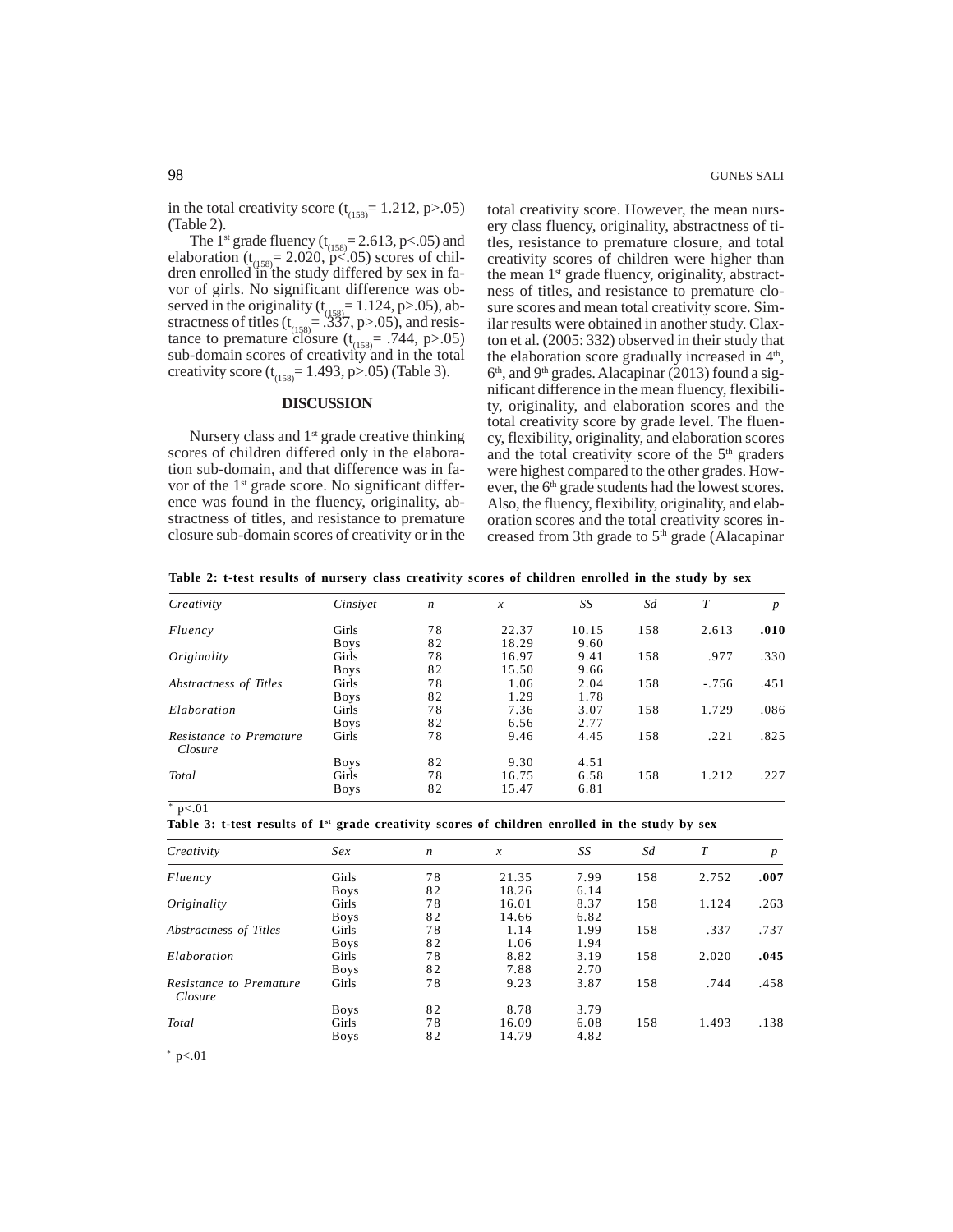2013). Ceylan's (2008) study of the creativity level of preschool children (aged 5-6 years) by cognitive tempo found that the age of children led to a statistically significant difference in elaboration scores, and that the fluency scores of children aged 6 years were significantly higher than that of the children aged 5 years. Atay (2009) observed that there was a significant relation between the age and elaboration scores of children, and that the fluency scores of children aged 6 years were significantly higher than that of children aged 5 years. As age increases with grade level, these results can be interpreted that elaboration improves with rising grade levels.

The nursery class fluency scores of children differed by sex, and the difference was in favor of girls. No significant difference was found in the originality, abstractness of titles, elaboration, and resistance to premature closure sub-domain scores of creativity or in the total creativity scores obtained in the nursery class. Both the 1<sup>st</sup> grade fluency and elaboration scores of children enrolled in the study differed by sex in favor of girls. Atay (2009) observed in a study that there was a significant relationship between the sex and the fluency and elaboration scores of children, and that the fluency and elaboration scores of girls were higher than that of boys (Atay 2009). Another longitudinal study found that the creativity scores significantly increased from  $4<sup>th</sup>$  to the 6<sup>th</sup> grades, and that this increase was in favor of girls in terms of flexibility and fluency scores (Lau and Cheung 2010). Mullineaux and Dilalla (2009) found in their study that the elaboration score of girls aged 10-15 years were higher than that of boys, and that their drawings were better and more innovative.

#### **CONCLUSION**

The recommendations in line with the results pertaining to the data collected in the first twoyear period covering the 2011-2012 and 2012-2103 school years are provided below in the scope of the study, which aimed to examine whether the creativity of children differed by grade levels and sex, from nursery class to 5<sup>th</sup> grade.

Beginning from the preschool period, rich, stimulating environments have a positive effect on the creativity of children. Accordingly, attention should be paid to enrich the environment in upper grades as with the nursery classes. For the purpose thereof, children can be provided with the opportunity to benefit from and live in certain places (such as the library, a workshop, laboratory, etc.), where they can build backgrounds and gain satisfaction in all aspects. Children's activities should be supported and positive models should be demonstrated via providing assistance so the children can reveal their own thoughts, rather than simply steering, guiding, and providing previously made examples.

### **RECOMMENDATIONS**

Recommendations can be made for further studies. Further studies may focus on examining the creativity of parents and teachers along with the children, and compare the creativity of parents vs. children and teachers vs. children. Experimental studies, in which different methods and techniques are used with an aim to develop the creativity of children, may be planned. Data collection tools aimed to assess the creativity of children by different age groups can be developed.

# **LIMITATIONS**

A limitation of the study is that the sample was selected from the city center.

#### **REFERENCES**

- Alacapinar FG 2013. Grade level and creativity. *Egitim Arastirmalari-Eurasian Journal of Educational Research*, 50: 247-266.
- Akdal D, Sahin A 2014. The effects of intertextual reading approach on the development of creative writing skills. *Eurasian Journal of Educational Research,* 54: 171-186.
- Aral N 1992. *Farkli Sosyo-Ekonomik Duzeydeki Ortaokul Son Sinifa Devam Eden Ogrencilerin Yaraticiliklari Ile Ilgi Alanlarinin Bazi Degiskenlere Gore Incelenmesi.* PhD Thesis, Unpublished. Ankara: Hacettepe Üniversitesi Saglik Bilimleri Enstitüsü.
- Argun Y 2012. *Okulöncesi Dönemde Yaraticilik ve Eðitimi.* Ankara: Ani Yayincilik.
- Aslan E 2001. Torrance yaratici dusunce testinin Turkce versiyonu. Marmara Universitesi *Ataturk Egitim Fakültesi Egitim Bilimleri Dergisi*, 14: 19-40.
- Atay Z 2009. *Okul Oncesi Egitim Kurumlarina Devam Eden 5-6 Ogrencilerinin Yas, Cinsiyet ve Ebeveyn Egitim Durumlarina Gore Incelenmesi: Eregli Ornegi.* Master's Thesis, Unpublished. Konya: Selcuk Universitesi Sosyal Bilimler Enstitüsü.
- Beghetto, RA, Kaufman, JC 2014. Classroom Contexts for Creativity. High Ability Studies. From <http:// dx.doi.org/10.1080/13598139.2014.905247>.
- Bessis P, Jaqui H 1973. *Yaraticilik Nedir?* Istanbul: Istanbul Reklam Ofset.